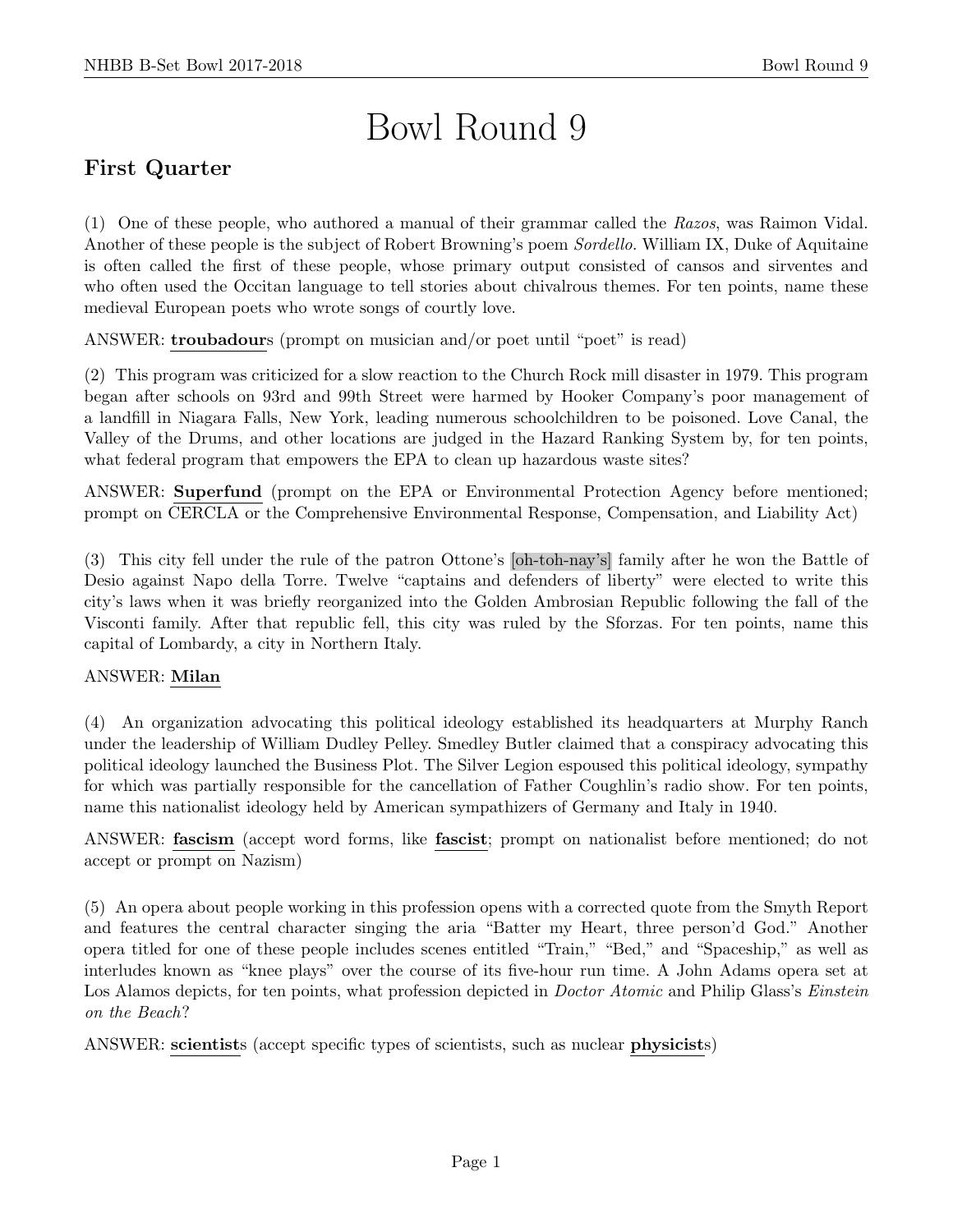(6) A ruler of this country had, in his earlier military career, led a fleet against Alfredo Acton that tried to break the Otranto Barrage. This country, which faced the 1918 Aster Revolution, was the site of a very short-lived Soviet Republic led by Bela Kun. During World War II, Miklos Horthy was a regent of, for ten points, what European country that was ruled by the medieval Arpad dynasty and, until World War I, part of a dual monarchy with Austria?

ANSWER: Kingdom of Hungary (prompt on Austria-Hungary before "Miklos" is mentioned)

(7) One of the leaders of this political movement introduced the Joint Committee of Fifteen, whose members included John Bingham and chair William Fessenden. This movement, which was heavily criticized by the Dunning School, lobbied for passage of the Wade-Davis Bill and worked with "Scalawags" to expand their influence. Horace Greeley and Thaddeus Stevens led, for ten points, what faction of the Republican Party that advocated for civil rights and emancipation during Reconstruction, as opposed to more moderate politicians?

ANSWER: Radical Republicans (prompt on partial answers; accept Radicals alone after "Republican" is mentioned)

(8) This man stored the remains of his long-time ally, Rwandan President Juvenal Habyarimana, at his palace in Gbadolite, this politician's so-called "Versailles of the Jungle." This leader deposed Patrice Lumumba and was deposed himself by Laurent Kabila in 1997. This leader changed his own name to establish pro-Africa cultural awareness and changed the name of his country to Zaire. For ten points, name this leopard print hat-wearing dictator who ruled in the Democratic Republic of the Congo.

ANSWER: Joseph Désiré Mobutu (or Mobutu Sese Seko Kuku Ngbendu Wa Za Banga)

(9) The inventor of this technique worked at the Cetus Corporation and was lambasted in a 2007 New York Times article for believing in astrology, denying AIDS, and calling climate change a hoax. This technique greatly improved following the discovery of an enzyme capable of staying stable at high temperatures known as Taq ["tak"]. This technique allowed for the development of DNA testing by criminal investigators. Kary Mullis invented, for ten points, what laboratory technique that can amplify a sample of DNA?

#### ANSWER: polymerase chain reaction (or PCR)

(10) In May 2015, this country became the first to pass a referendum legalizing same-sex marriage, and it is considering another referendum to repeal the abortion-forbidding Article 9 of its constitution. Leo Varadkar's elevation as leader of this country made him the first biracial leader of a European country, and the first LGBT person to hold the title of Taoiseach [tee-shuck]. For ten points, name this country where Varadkar leads Fine Gael [finn-neh GALE], the rival party to Fianna Fáil [fee-uh-nuh FOIL] and Sinn Féin [shin FAYN] in Dublin.

ANSWER: Republic of Ireland (do not accept Northern Ireland)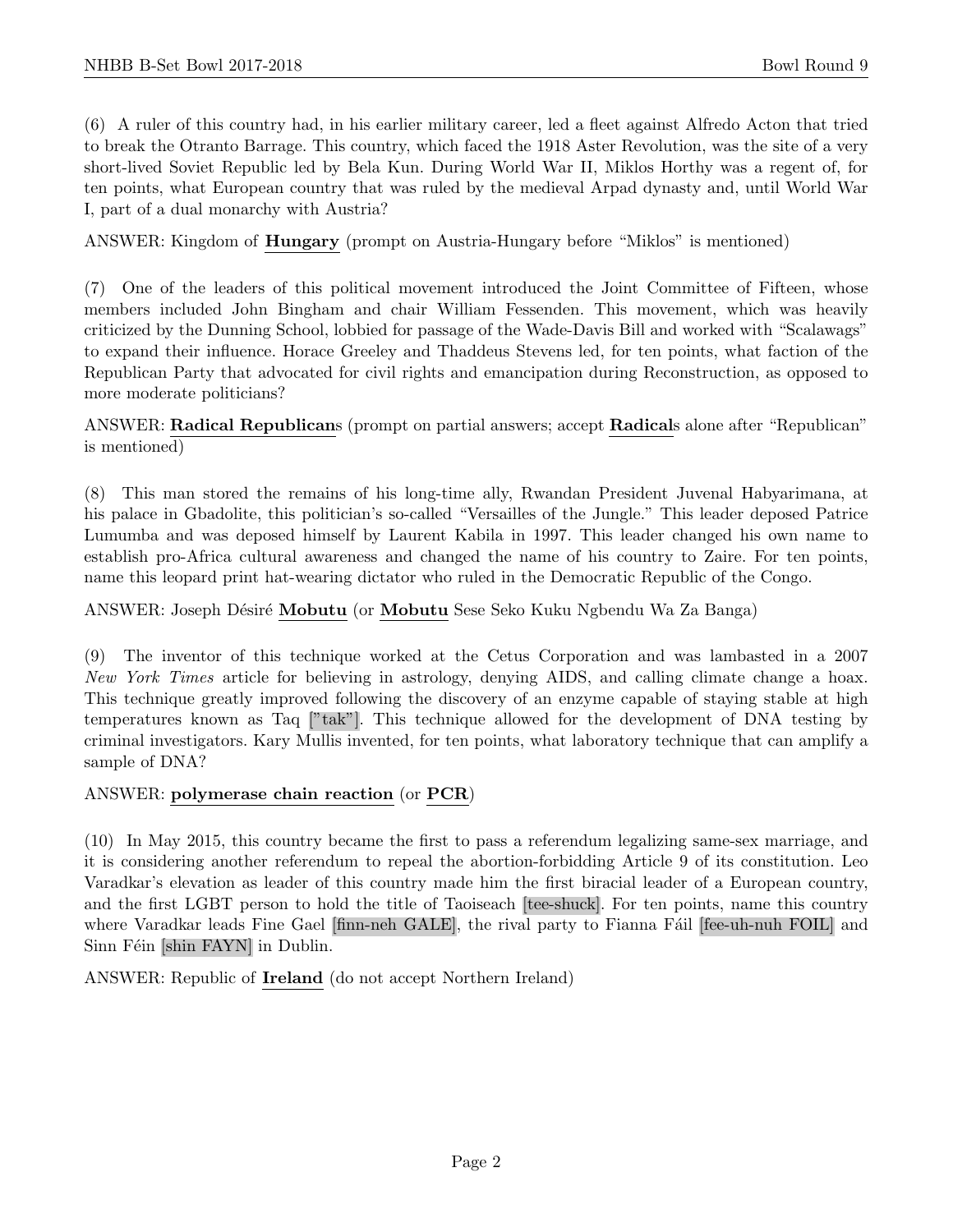# Second Quarter

(1) The longest serving Attorney General in US history began his term under this president. William Wirt served this man, who warmed relations with Britain by starting to demilitarize the Great Lakes via the Rush-Bagot treaty. William Plumber prevented this man from becoming the second unanimously elected President. During this man's administration, Florida was purchased by his Secretary of State, John Quincy Adams. For ten points, name this US President who limited European involvement in the Americas with his namesake doctrine.

## ANSWER: James Monroe

BONUS: Another of Monroe's Cabinet members was this Treasury Secretary, who finished third in the 1824 election and was thus essentially irrelevant in the ensuing "Corrupt Bargain."

#### ANSWER: William Crawford

(2) The First Amendment was applied to this industry in the so-called Miracle case involving distributor Joseph Burstyn. Joseph Breen held a powerful regulatory position in this industry when it was governed by the Hays Code. Dalton Trumbo was among a group of ten people who were blacklisted from this industry by the House Un-American Activities Committee in 1947. For ten points, name this industry once heavily censored by the MPAA, which today rates its products with tags such as PG-13.

ANSWER: film industry (accept equivalents like motion picture industry; accept Hollywood; accept Hollywood Ten; do not accept or prompt on television)

BONUS: The Hays Code weakened as films pushed its limits. In particular, this 1959 Billy Wilder comedy didn't get Code approval due to its use of cross-dressing and risque themes, but it was a smash hit and Marilyn Monroe won a Golden Globe anyway.

#### ANSWER: Some Like It Hot

(3) One emperor of this dynasty, the Jingtai Emperor, succeeded an older brother who was captured during the Tumu Crisis. This dynasty's rise to power was cemented at the Battle of Lake Poyang, one of the largest naval battles in history. Architectural projects undertaken during this dynasty included the Porcelain Tower of Nanjing and the fortification of the Great Wall of China. During this dynasty, the Muslim eunuch Zheng He led massive voyages throughout the Indian Ocean. For ten points, name this Chinese dynasty preceded by the Mongol Yuan and succeeded by the Manchu Qing.

#### ANSWER: Ming Dynasty

BONUS: The Ming Dynasty was founded by this man, a peasant who led forces against the Yuan in the Red Turban Rebellion and established the capital at Nanjing.

#### ANSWER: Hongwu Emperor (or Zhu Yuanzhang)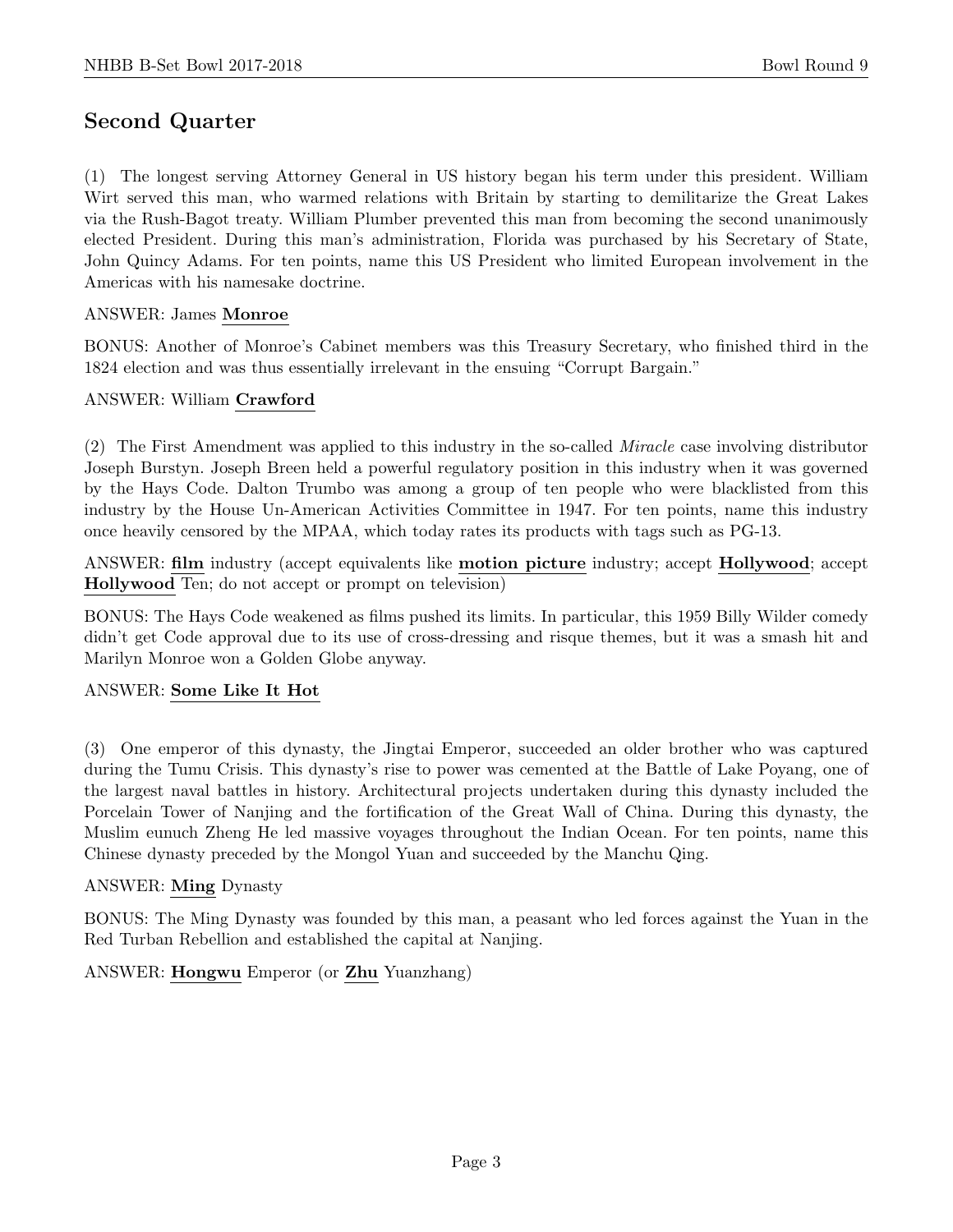(4) In this region, the nymph Arethusa surfaced from beneath the sea into a freshwater spring. This region's city of Kamikos was ruled by the legendary Cocalus, who sheltered Daedalus after Daedalus fled from Crete. Most accounts hold that either Tartarus or this region was the final resting place of Typhon after he was vanquished by Zeus; both Typhon's burial and the forge of Vulcan in this region were held to cause the volcanic tremors around Mount Etna. For ten points, name this island where Arethusa's spring was found in Syracuse.

## ANSWER: Sicily

BONUS: According to an ancient anecdote, this courtier to Dionysus II of Syracuse begged to switch places with his ruler for a day, but he quickly asked for his old position back when he realized the dangers of being in power.

#### ANSWER: Damocles (accept Sword of Damocles)

(5) This ruler's army inspector designed an artillery improvement in the "System of 1805" and notoriously ordered all cats to be hanged. This tsar met with Napoleon on a raft in the Neman River, where they agreed to the Treaty of Tilsit. After this man's death, supporters of his brother started the Decembrist Revolt. Russia was brought into the Congress of Vienna by, for ten points, what tsar who was succeeded by Nicholas I after his 1825 death?

# ANSWER: Alexander I (or Alexander Pavlovich)

BONUS: The aforementioned Decembrist revolt opposed Nicholas I's succession to the throne, instead supporting this older brother of Nicholas who secretly renounced the throne in 1823 to marry a Polish countess.

#### ANSWER: Constantine Pavlovich

(6) A politician from this state had his right arm amputated without anesthesia after it was severed by a German soldier. That Medal of Honor recipient from this state served as President pro tempore of the Senate until his 2012 death, after which Brian Schatz was appointed to the Senate by this state's governor, Neil Abercrombie. The first Asian-American woman elected to the Senate, Mazie Hirono, is also from, for ten points, what US state that, in 2017, renamed its Honolulu International Airport?

#### ANSWER: Hawai'i

BONUS: Honolulu International Airport was renamed in honor of this aforementioned war hero and US Senator, who passed away in 2012. This man is the second-longest serving Senator in US history.

ANSWER: Daniel Inouye ([in-oh-ay], but be lenient)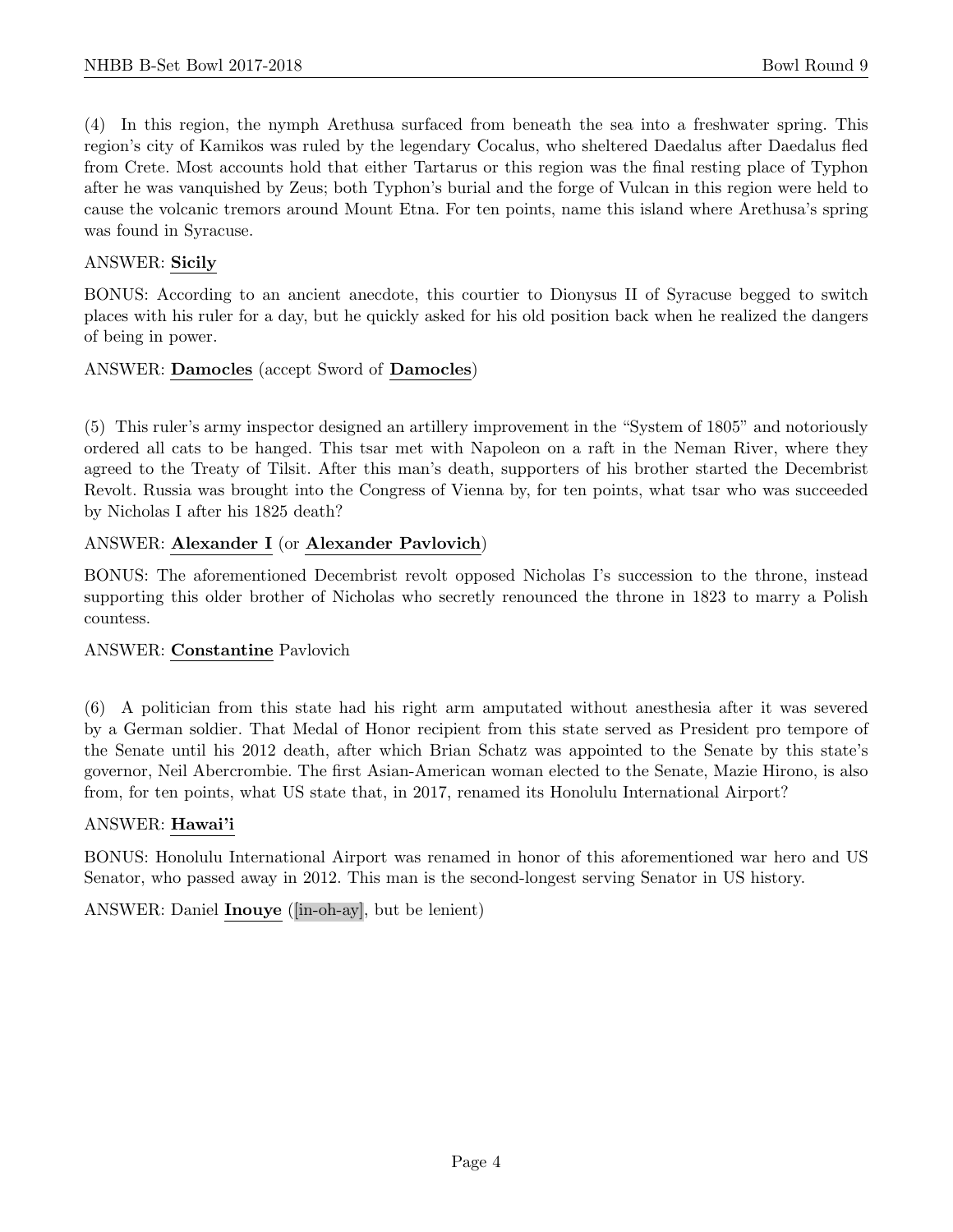(7) This location's fall was allegedly watched by celebrating drinkers gathered on "the battery." Inhabitants of this location under Robert Anderson were starved out by guns placed in the nearby military college, the Citadel. Sullivan's Island, the site of nearby Fort Moultrie, was abandoned in favor of this location, which the *Star of the West* failed to re-supply in Charleston Harbor. For ten points, name this South Carolina fort that Confederates seized at the start of the Civil War.

#### ANSWER: Fort Sumter

BONUS: Fort Sumter lies just off the western tip of this island at the opening to Charleston Harbor. This island, which is cut off from downtown Charleston by the Ashley River, was the site of the last armed action of the Revolutionary War in 1782.

#### ANSWER: James Island

(8) This man's actions created 20,000 martyrs in his capital city of Nicomedia. This man became emperor after defeating Carinus at the Battle of the Margus. This man, who declared a price ceiling in the Edict of Maximum Prices, created a new ruling system after the Crisis of the Third Century before eventually retiring to his palace in Split to grow cabbage. The Tetrarchy was instituted by, for ten points, what Roman emperor who began the final Roman persecution of the Christians and abdicated the throne in 305 AD?

ANSWER: Diocletian (accept Gaius Aurelius Valerius Diocletianus Augustus, but do not accept or prompt on any of the other names alone; accept Diocles)

BONUS: Diocletian's aforementioned Edict on Maximum Prices reformed Rome's coinage system, replacing the widespread use of this small silver coin with the argenteus, set at the value of 100 of these coins.

ANSWER: denarius (or denarii)

# Third Quarter

The categories are  $\dots$ 

- 1. John Adams Administration
- 2. Spanish Civil War
- 3. Dutch East India Company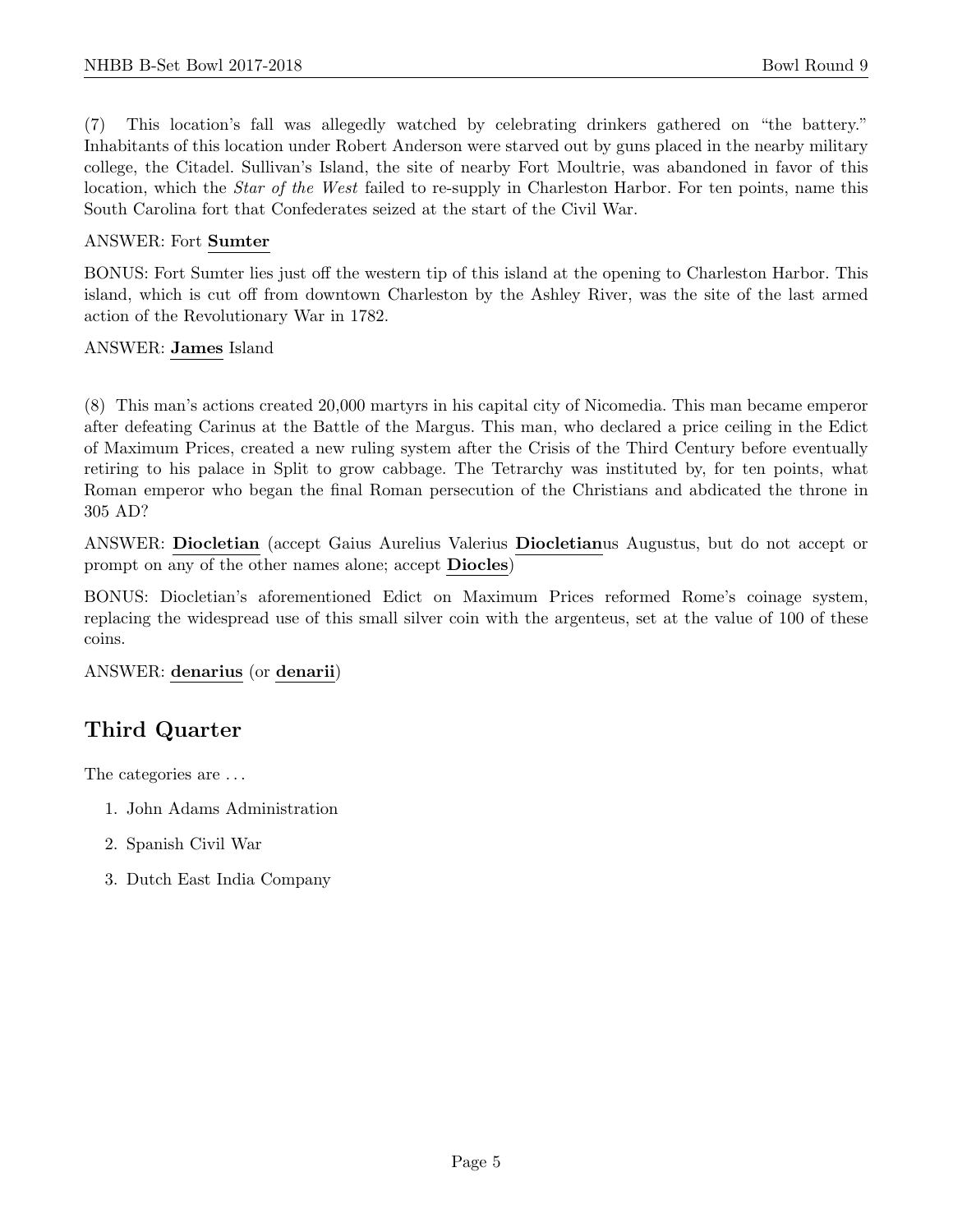JOHN ADAMS ADMINISTRATION

Name the...

(1) Man who won the Election of 1800 to end Adams' presidency.

# ANSWER: Thomas Jefferson

(2) Cousin of John Adams who led the Boston Tea Party, served as governor, and owned a malthouse.

ANSWER: Samuel Adams (prompt on Adams)

(3) Country where Adams supported Toussaint L'Ouverture's revolution.

# ANSWER: Haiti

(4) Man he appointed Chief Justice in 1801 and served for 35 years.

# ANSWER: John Marshall

(5) Nickname for the judges, including William Marbury, that Adams appointed at the very end of his Presidency.

# ANSWER: midnight judges

(6) Captain defended by Adams for allegedly ordering troops to fire during the Boston Massacre.

# ANSWER: Thomas Preston

(7) 1776 book, a response to Common Sense, in which Adams proposes a three-branch system with checks and balances.

#### ANSWER: Thoughts on Government

(8) Pennsylvania man who opposed the 1798 Direct House Tax and led a rebellion in Milford.

ANSWER: John Fries (accept Fries' Rebellion)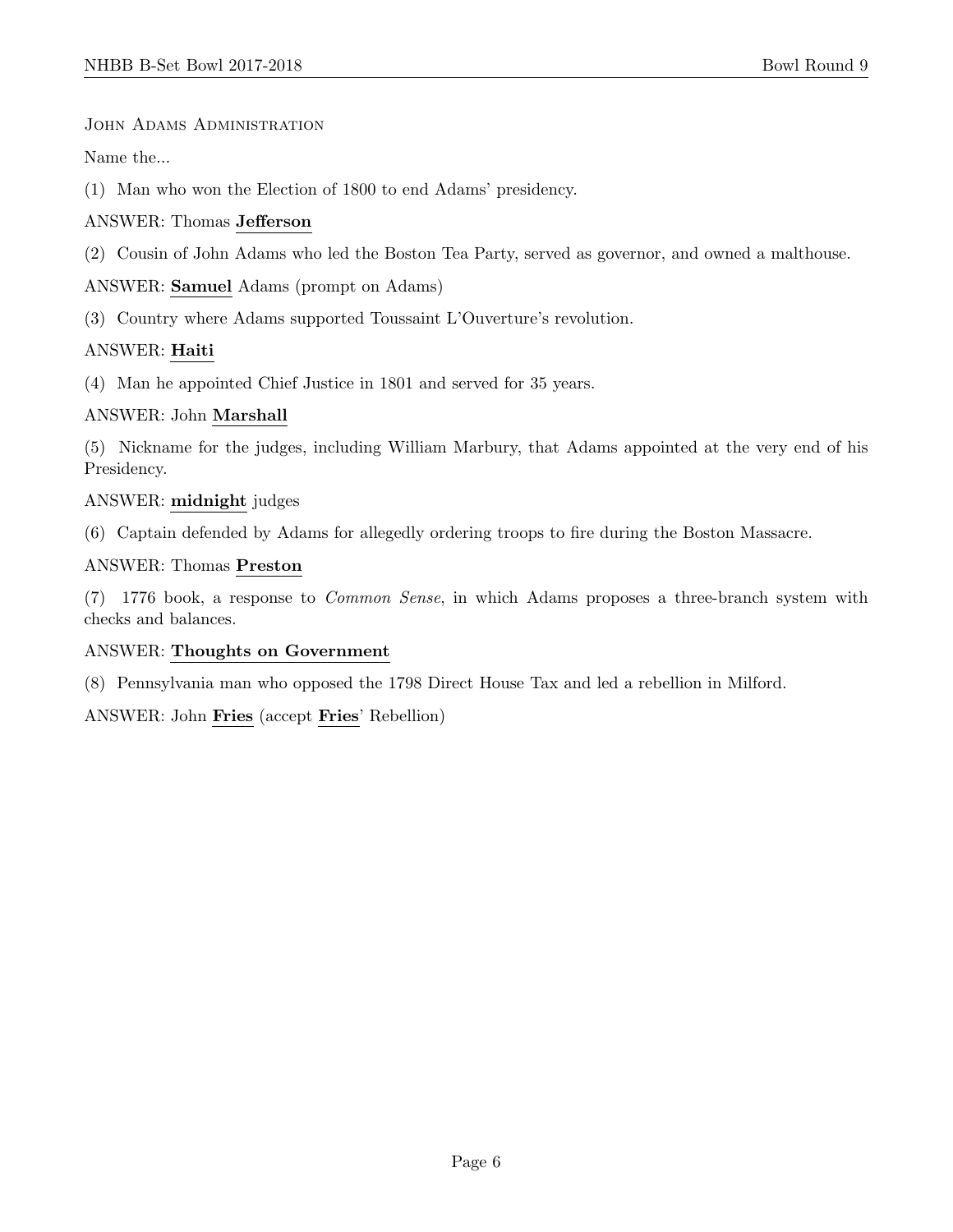Spanish Civil War

Name the...

(1) Fascist generalissimo who won the war.

#### ANSWER: Francisco Franco

(2) Basque town whose 1937 bombing was depicted by Pablo Picasso.

## ANSWER: Guernica

(3) Arm of the Luftwaffe that was sent to aid the fascists.

#### ANSWER: Condor Legion

(4) US President who named an International Brigade that fought in the war.

#### ANSWER: Abraham Lincoln (Brigade)

(5) North African protectorate where an uprising began the war, and where the Rif War was also fought.

#### ANSWER: Spanish Morocco

(6) Force of sympathizers that Emile Mola claimed would help him undermine Madrid's defenses.

# ANSWER: Fifth Column (or Quinta Columna)

(7) Nationalist leader of the Falange whose execution sparked great outrage during the war.

ANSWER: Jose Antonio Primo de Rivera (prompt on partial answers)

(8) River east of Madrid that was crossed by Nationalists in February 1937, though the heavy fighting failed to break the Republican lines.

ANSWER: (Battle of) Jarama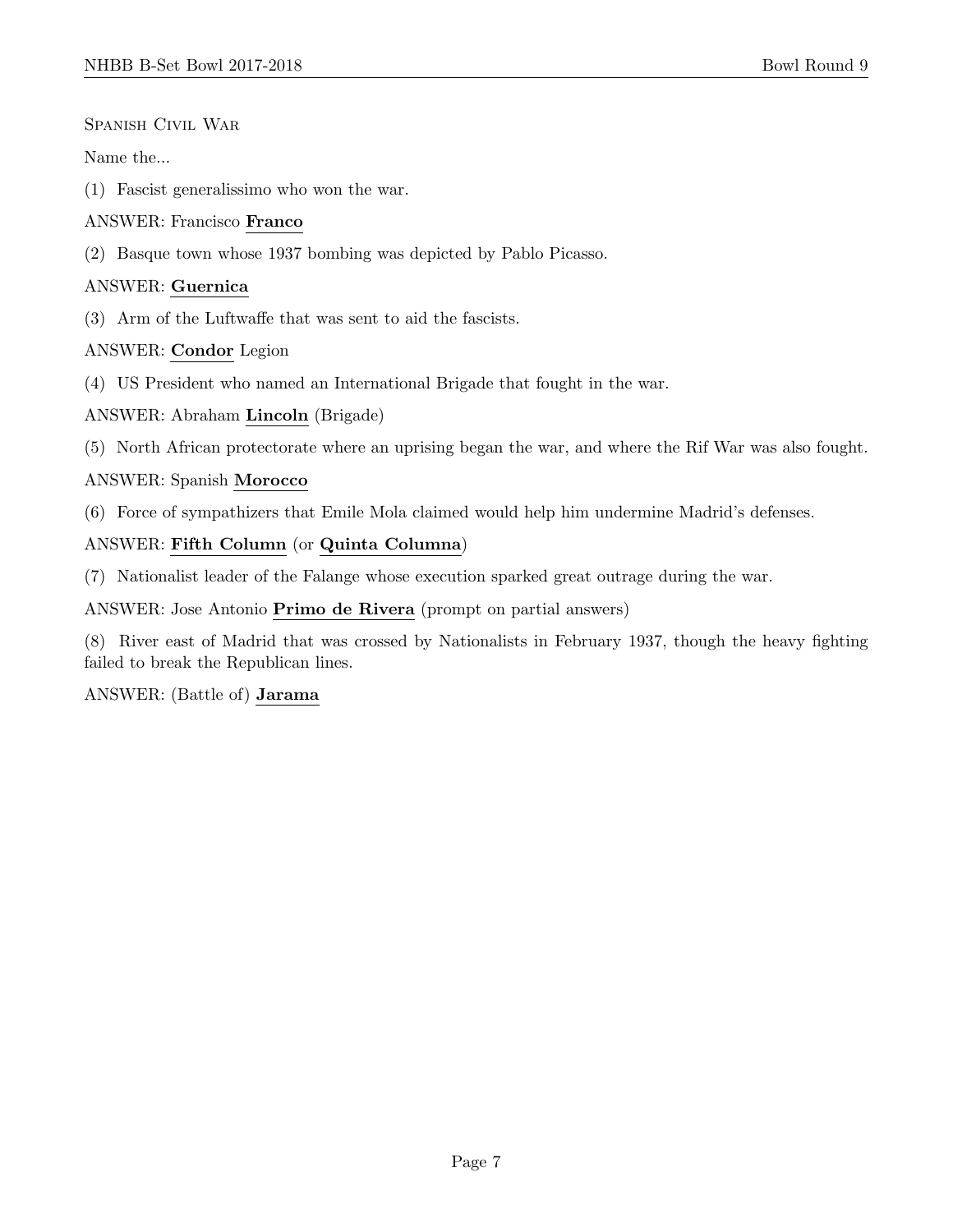#### Dutch East India Company

With regards to the Dutch East India Company, or V.O.C. for short, name the...

(1) Dutch capital city where it was incorporated.

## ANSWER: Amsterdam

(2) City built by the VOC over the ruins of Jakarta in 1620, becoming the VOC's Indonesian capital.

#### ANSWER: Batavia

(3) Form of torture, a simulation of drowning, committed by VOC men before the murders in the Amboyna Massacre.

#### ANSWER: waterboarding

(4) Southeast Asian country where the VOC traded with the Ayutthaya Kingdom.

#### ANSWER: Thailand (accept Siam)

(5) Southeast Asian country where the VOC intervened in the Trinh-Nguyen War.

#### ANSWER: [trin-when] Vietnam

(6) Island where the VOC was forced out by the Koxinga [ko-shin-ga] in 1662.

#### ANSWER: Taiwan (accept Formosa)

(7) Artificial island off Nagasaki from which the VOC traded with the Japanese for over 200 years.

#### ANSWER: Dejima Island

(8) Indonesian sultanate whose gold trade was taken by the VOC with the Painan Treaty.

ANSWER: Aceh Sultanate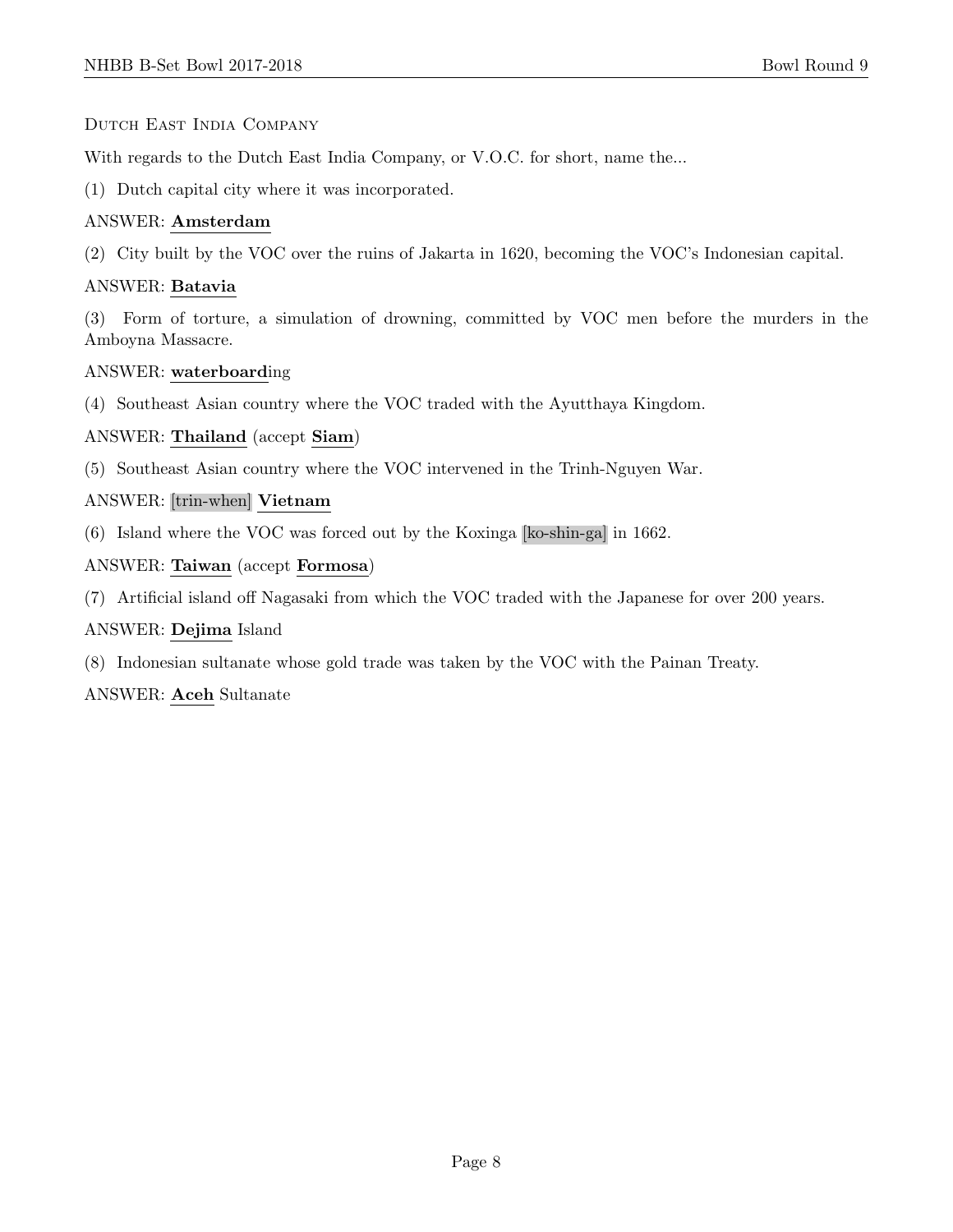# Fourth Quarter

(1) The British branch of this movement was kickstarted by a Bryan Robertson exhibition at Whitechapel; among the works exhibited there were a collage of an advertisement for a vacuum next to a muscular man holding a  $(+)$  lollipop. Another artist from this movement showed a woman thinking that she'd "rather sink than call Brad for help." One artist who worked in this movement used silk-screening to repeatedly depict subjects like  $(*)$ Chairman Mao and Marilyn Monroe. For ten points, name this artistic movement that used subjects from mass-media culture and included artists like Roy Lichtenstein and Andy Warhol.

# ANSWER: Pop Art

(2) In 1961, this state's Parchman Farm prison was the site of the detention of more than 300 Freedom Riders. This state's Sovereignty Commission spied on the civil rights movement here and funded the legal defense of murderer Byron  $(+)$  De La Beckwith. This state's Freedom Democratic Party attempted to gain official recognition at the 1964 (\*) Democratic National Convention, but was rejected in favor of the all-white delegation. For ten points, name this state where Medgar Evers was murdered in 1963 in its capital of Jackson.

# ANSWER: Mississippi

(3) To support this policy, the Duke of Richmond formed the CAPS pressure group, while Richard Cobden and John Bright co-founded a league to protest this policy in Manchester. Charles Pelham (+) Villiers was the "solitary Robinson Crusoe" calling for repeal of this policy in the House of Commons. The newspaper *The Economist* was founded to end these laws, which Prime Minister (\*) Robert Peel finally repealed during the Irish Potato Famine. For ten points, name this controversial set of 19th century tariffs and high duties on the import of grains into Great Britain.

ANSWER: Corn Law(s)

(4) The buildup to this war included the assassination of Kim Ok-gyun, whose corpse was quartered and put on display as a warning, as well as a rebellion by several hundred thousand Donghak peasants. The losing side in this war lost the port city of  $(+)$  Weihaiwei after most of the Beiyang Fleet was devastated at the Battle of the Yalu Rvier. The Triple Intervention by France, Germany,, and  $(*)$  Russia ensured that the Liaodong Peninsula was not claimed by the winners of this war in its ending Treaty of Shimonoseki. For ten points, name this late 19th century war mostly fought in Korea, a victory for the Meiji Emperor over the Qing Empire.

ANSWER: First Sino-Japanese War (accept descriptions of the Japan-Qing War, with names in either order; accept the War of Jiawu)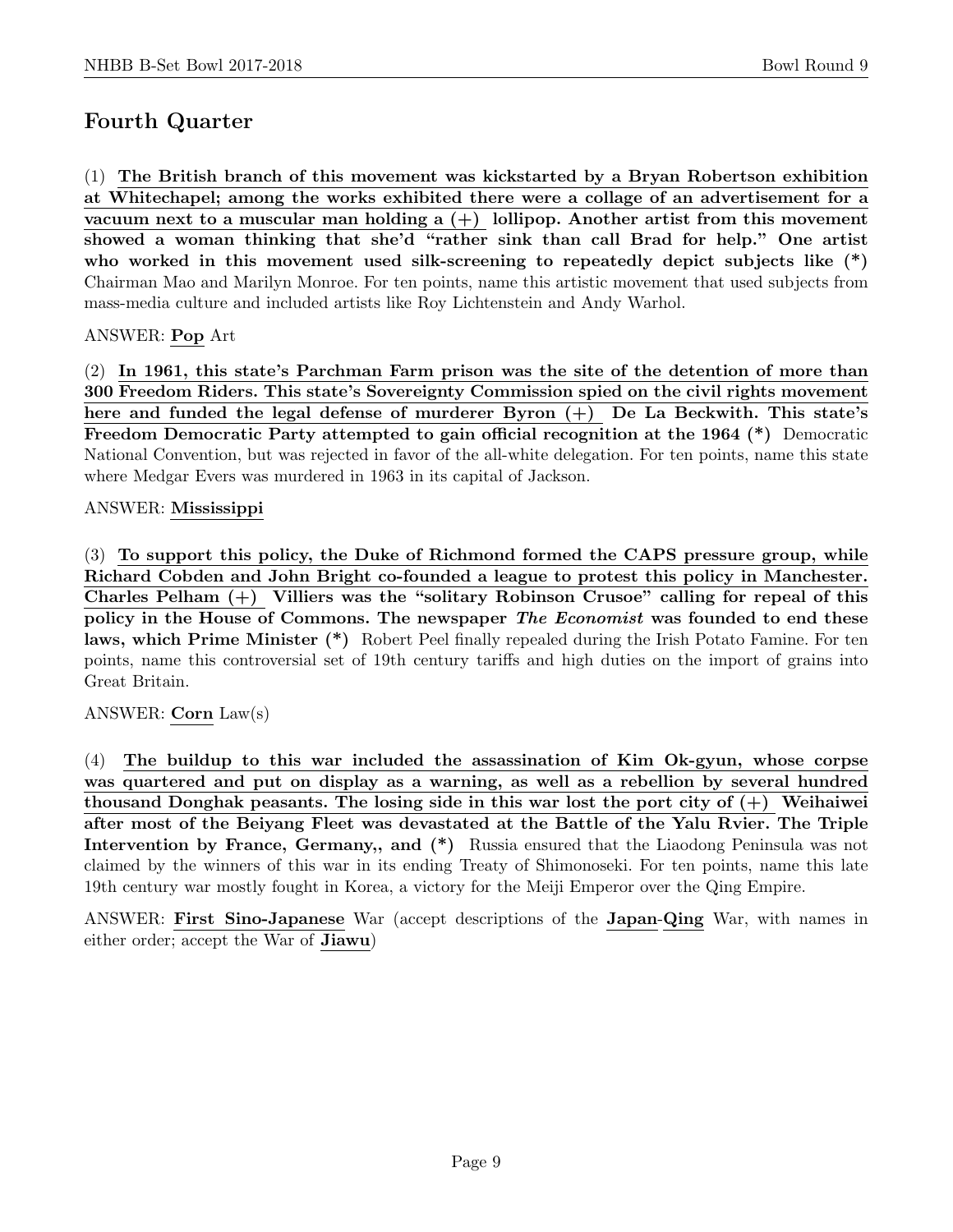(5) This man used an automatic cumulative recorder in a self-designed chamber to take notes on subject responses to stimuli. This psychologist made the cover of Time Magazine after the publication of a book arguing against free will,  $(+)$  Beyond Freedom and Dignity. The Twin Oaks Community, run by Planner-Managers, was inspired by this man's 1948 work (\*) Walden Two. This man attempted to train homing pigeon bombers during World War II. For ten points, name this American behavioral psychologist and proponent of operant conditioning.

ANSWER: Burrhus Frederic "B.F." Skinner

(6) The residents of four colonial towns in what is now this country, including Rufisque [roo-feesk], were granted citizenship thanks to the efforts of Blaise Diagne [dee-ahn]. The Portuguese built a slave trading outpost on  $(+)$  Gorée Island in the harbor of what is now this country's capital. An airport named for this country's first president, Léopold Senghor, lies on the narrow Cap-Vert peninsula near the (\*) Pointe des Alamadies, the westernmost point of the African continent. For ten points, name this Francophone African country where Macky Sall holds office in Dakar.

#### ANSWER: Senegal

(7) This man used Omar Khayyam's quote "So I be written in the Book of Love" to end a seven-hour speech, usually named either "I Believe in the Law of Love" or "A Plea For Mercy," that was given during the  $(+)$  trials of Ossian Sweet's family. This man, who represented the killers Leopold and Loeb, questioned (\*) William Jennings Bryan about the factual nature of the Bible during a 1925 show trial in Tennessee. For ten points, name this attorney for the defense in the Scopes Monkey Trial.

#### ANSWER: Clarence Darrow

(8) Prior to this battle, the winning commander praised his officer Gisgo's skill despite his numerical disadvantage, and regularly sent cavalry to harass enemy combatants gathering water at the Aufidus River. The winning side at this battle wisely abandoned the  $(+)$ Fabian Strategy and deployed its center in a crescent formation, allowing their forces to doubly-envelop the armies led by (\*) Paullus and Varro. For ten points, name this 216 BC battle, a decisive victory for Hannibal during the Second Punic War, that followed his victories at Lake Trasimene and Trebia.

#### ANSWER: Battle of Cannae